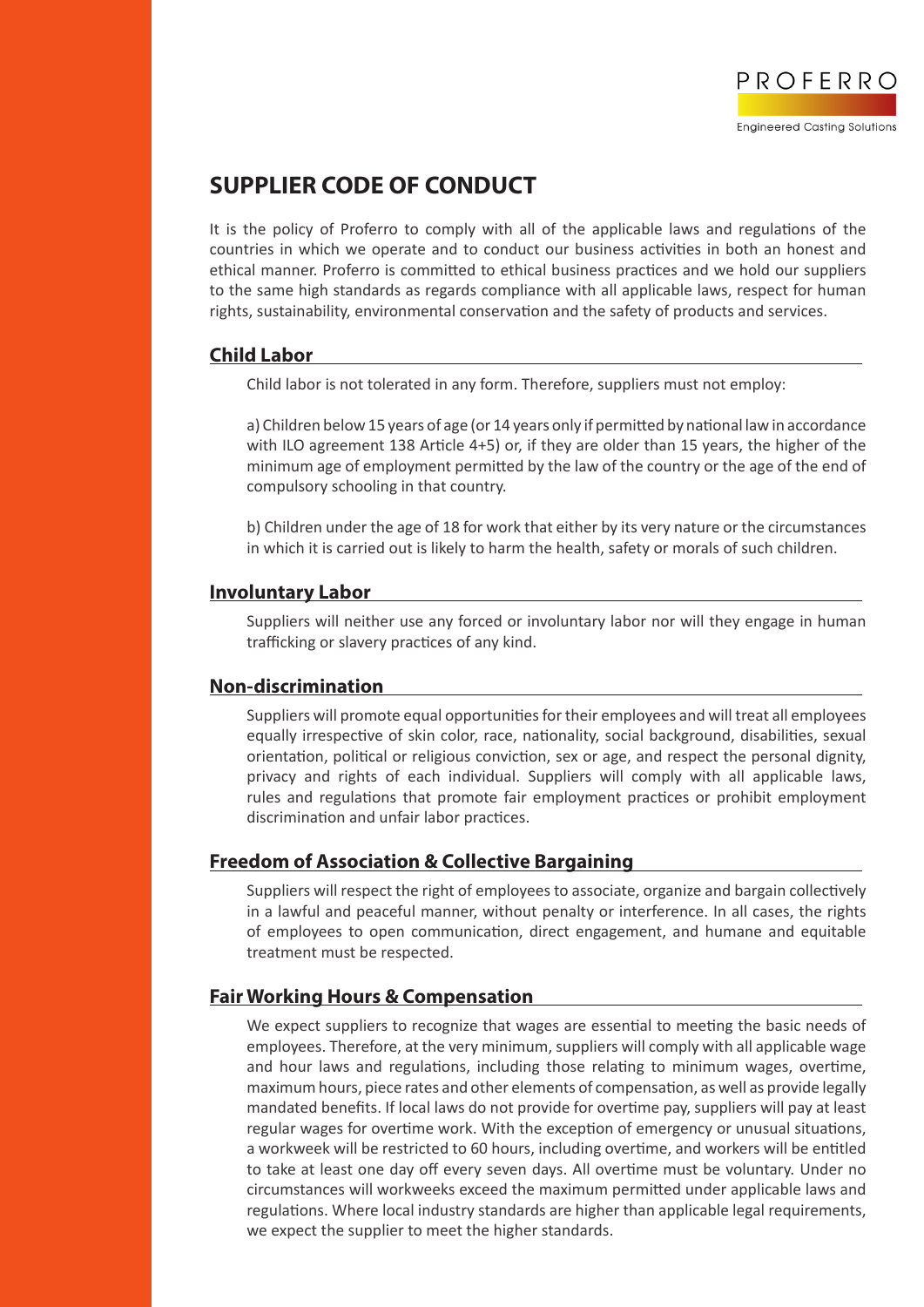

## **Health & Safety**

Suppliers will provide employees with a safe and healthy workplace that fully complies with all applicable laws and regulations. As a minimum, suppliers must ensure that there is reasonable access to potable water and sanitary facilities, fire safety, as well as adequate lighting and ventilation. Moreover, suppliers will control hazards and take the best possible precautionary measures against accidents and occupational diseases, provide training and ensure that all employees are educated on health and safety issues. Suppliers will maintain a workplace that is free from acts or threats of violence and respond both effectively and promptly should any acts or threats of violence occur.

## **Protection of the Environment**

Suppliers will act in accordance with the applicable statutory and international standards regarding environmental protection, minimize environmental pollution and make continuous improvements in the area of environmental protection. Suppliers will strive to utilize resources appropriately and efficiently, and dispose of all waste in accordance with applicable laws, rules and regulations. Proferro prefers to work with suppliers that make clear efforts to reduce their carbon footprint and encourages suppliers to create products that are energy efficient, highly recyclable and contain significant amounts of recycled materials and low amounts of hazardous materials. Suppliers will act in accordance with the EU Directive on the restriction of the use of certain hazardous substances in electrical and electronic equipment (ROHS 2017/2102/EU). Furthermore, suppliers to our European sites will follow the regulation concerning the registration, evaluation, authorization and restriction of chemicals (REACH 1907/2006/EU) or the equivalent local regulation for supplies to our non-European sites.

# **Conflict Minerals**

Proferro supports industry-wide efforts to identify, reduce and hopefully eliminate the use of conflict minerals that originate from the high risk countries or areas (as defined in the EU Conflict Minerals Regulation) that are considered to be financing or benefiting groups that are involved in human rights violations. We are committed to not sourcing products, components and materials that we know contain conflict minerals. We request that all of our core and key suppliers avoid selling parts, components or materials to Proferro that they either know or suspect might contain conflict minerals. Suppliers to Proferro are expected to establish their own conflict minerals policies, due diligence frameworks and management systems. These should be designed to prevent the aforementioned conflict minerals that originate from the high risk countries or areas from being included in the products that they sell to Proferro. Suppliers to our European sites will act in accordance with the EU Conflict Minerals Regulation (2017/821/EU that will enter into force on Jan 1, 2021) or the equivalent local regulation for supplies to our non-European sites.

# **Bribes, Illegal Payments and Illegal Solicitations**

Any form of corruption, extortion and embezzlement is strictly prohibited. Suppliers will not offer, pay, authorize, or promise to pay money or provide anything of value in a corrupt manner to a government official in order to either obtain or maintain business. Suppliers will tolerate no form of corruption or bribery and not engage in such practices in any way. This includes any payment or other form of benefit conferred on any government official for the purpose of influencing decision-making that is in violation of any law. Suppliers will tolerate no form of commissions, compensation or gratuities to employees of Proferro.